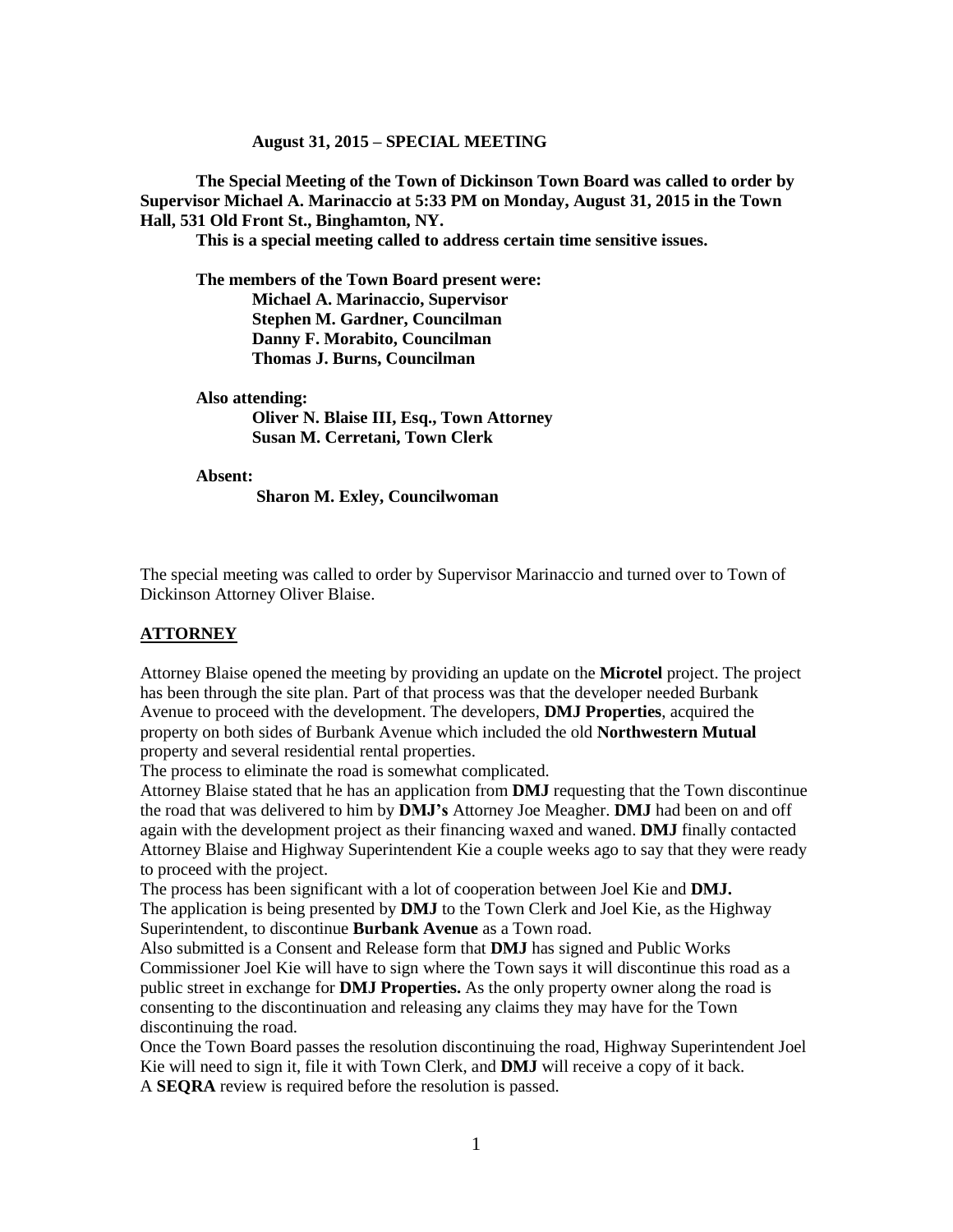## **ATTORNEY CONTINUED:**

Councilman Morabito expressed concern about the status of the road if the project doesn't go through to completion. A discussion followed.

Attorney Blaise and Public Works Commissioner will meet with **DMJ's** attorney and engineer Wednesday morning to discuss relocating the sewer lines under the road. There is a 30 day waiting period subject to a permissive referendum to transfer the road. Councilman Morabito suggested that we could ask for a bond for the purpose to put the road back in place if the project falls apart in the next 30 days. Councilman Burns is concerned about putting obstacles in the developer's way. Public Works Commissioner Kie stated that what we need to be concerned about is that the sewer line is relocated. Attorney Blaise stated that the sewer line will be moved while we are waiting out the permissive referendum period. The Town can hold off transferring until the sewer lines are moved. Public Works Commissioner Kie will be notified and will be right there overseeing and directing while the work is being done. Attorney Blaise stated that the easements will be drawn up once they are in the ground and will be put in place with the transfer of property.

Public Works Commissioner Kie stated that one million gallons per hour goes through the sewer line.

#### **RESOLUTION 2015-26**

The following Resolution was offered by Councilman Morabito, who moved its adoption, seconded by Councilman Gardner to wit:

BE IT RESOLVED, by the Town Board of the Town of Dickinson, Broome County, New York as follows:

# **Making a negative declaration for the purposes of SEQRA review on the discontinuance of Burbank Avenue.**

## **(Copy on file in Town Clerk's office).**

The question of adoption of the foregoing Resolution was duly put to a vote on roll call which resulted as follows: All in favor. Vote  $Ayes - 4$ , Nays  $- 0$ , Absent -1.

> Supervisor Marinaccio voting Aye Councilman Gardner voting Aye Councilwoman Exley voting Absent Councilman Morabito Aye Councilman Burns voting Aye

All in favor.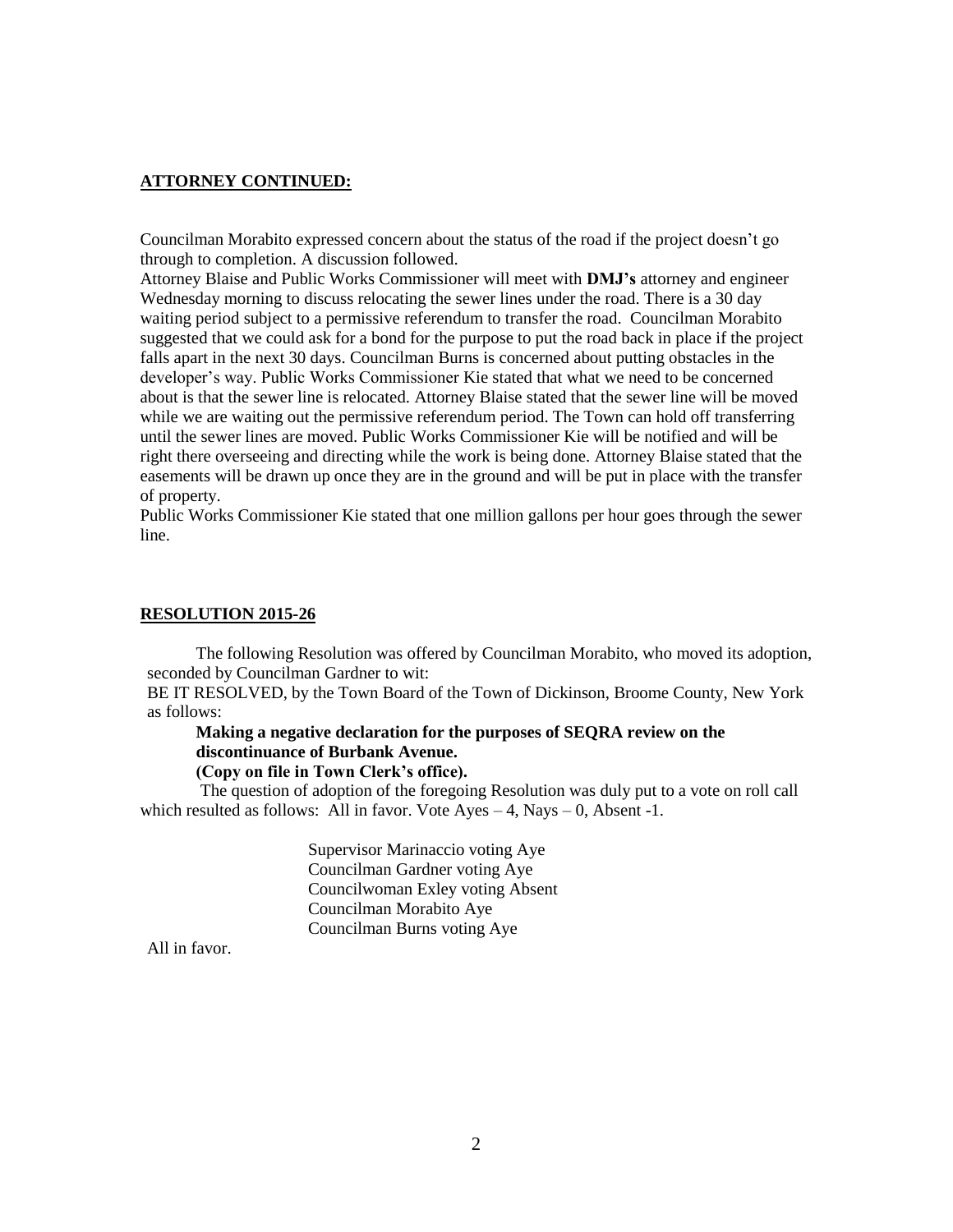#### **RESOLUTION 2015-27**

The following Resolution was offered by Councilman Gardner, who moved its adoption, seconded by Councilman Burns to wit:

BE IT RESOLVED, by the Town Board of the Town of Dickinson, Broome County, New York as follows:

## **Resolution in the matter of the application of DMJ Properties LLC to discontinue a portion of a highway in the Town of Dickinson, Broome County, N.Y. (Copy on file in Town Clerk's office).**

The question of adoption of the foregoing Resolution was duly put to a vote on roll call which resulted as follows: All in favor. Vote  $Ayes - 4$ , Nays  $- 0$ , Absent-1.

> Supervisor Marinaccio voting Aye Councilman Gardner voting Aye Councilwoman Exley voting Absent Councilman Morabito Aye Councilman Burns voting Aye

All in favor

### **RESOLUTION 2015-28**

The following Resolution was offered by Councilman Morabito, who moved its adoption, seconded by Councilman Gardner to wit:

BE IT RESOLVED, by the Town Board of the Town of Dickinson, Broome County, New York as follows:

**Resolution authorizing transfer of certain real property known as Burbank Avenue, subject to permissive referendum, and authorizing the town supervisor to execute all necessary documents related thereto.**

### **(Copy on file in Town Clerk's office).**

The question of adoption of the foregoing Resolution was duly put to a vote on roll call which resulted as follows: All in favor. Vote  $Ayes - 4$ , Nays  $- 0$ , Absent-1.

> Supervisor Marinaccio voting Aye Councilman Gardner voting Aye Councilwoman Exley voting Absent Councilman Morabito Aye Councilman Burns voting Aye

## All in favor

A permissive referendum will be published in the newspaper within 10 days. If no one files the proper petition within 30 days challenging it, the paperwork can be signed by Supervisor Marinaccio to deed the property over.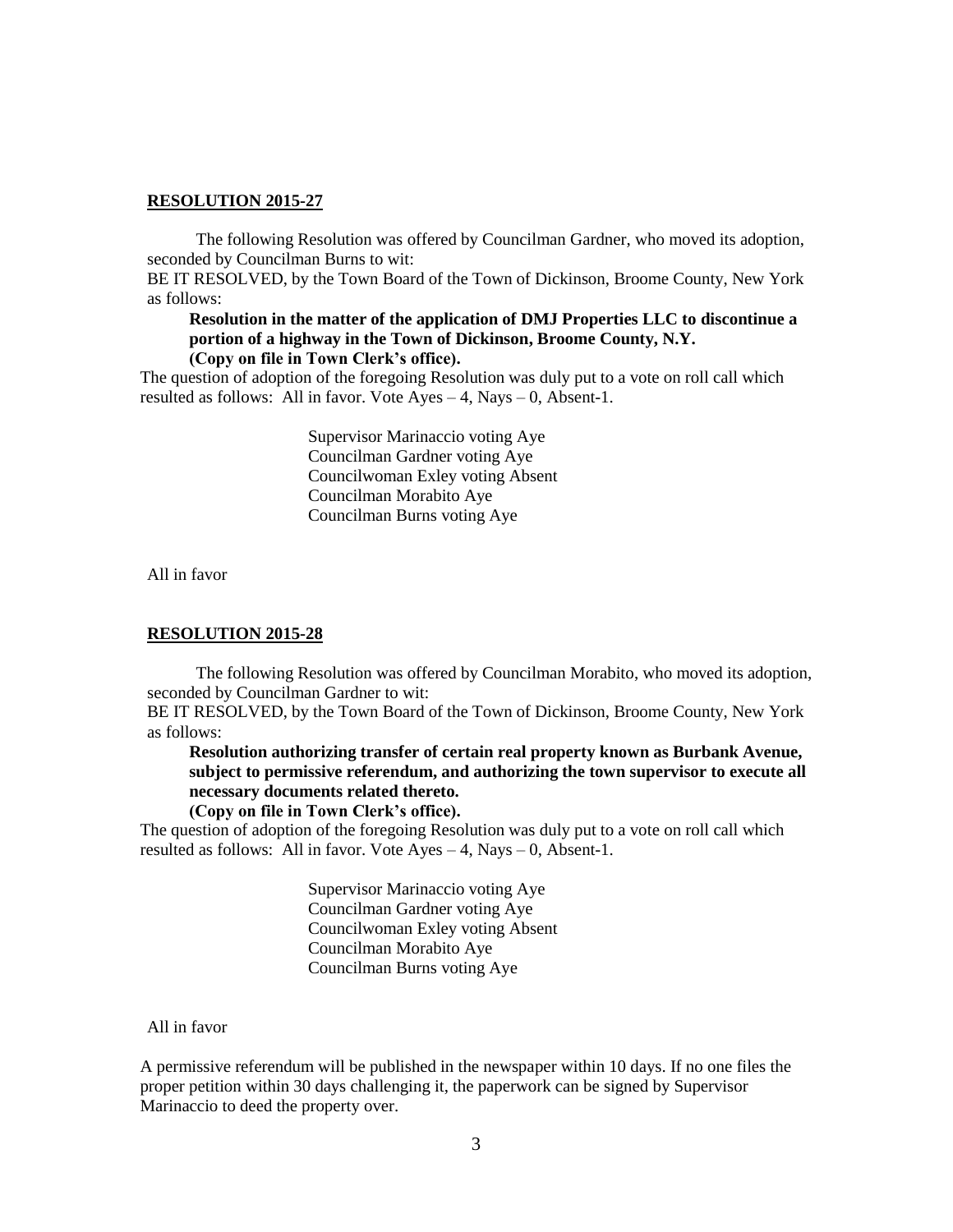# **RESOLUTION 2015-29**

The following Resolution was offered by Councilman Burns, who moved its adoption, seconded by Councilman Morabito to wit:

BE IT RESOLVED, by the Town Board of the Town of Dickinson, Broome County, New York as follows:

# **Resolution authorizing DMJ Properties to access Burbank Avenue in conformance with work on the Microtel project.**

#### **(Copy on file in Town Clerk's office).**

The question of adoption of the foregoing Resolution was duly put to a vote on roll call which resulted as follows: All in favor. Vote  $Ayes - 4$ , Nays  $- 0$ , Absent-1.

> Supervisor Marinaccio voting Aye Councilman Gardner voting Aye Councilwoman Exley voting Absent Councilman Morabito Aye Councilman Burns voting Aye

All in favor

# **PHELPS STREET EXTENSION PROJECT**

Attorney Blaise stated that the holdup on the Phelps Street project is that the State is requiring that there will be no archeological impact and we are waiting to hear back from **SHPO**. A 239 was submitted to the County and we are waiting to hear back from them. We will hopefully hear back from **SHPO** and the County by the September board meeting and then the board can adopt a resolution to authorize the borrowing for the project.

Supervisor Marinaccio stated that we have a good deal with the bank - 1.4 percent interest rate, \$250,000/12 month ban, and the bank is ready to lend us the money for the Phelps Street project. Highway Superintendent Joel Kie stated that if we get delayed another month we can start the project but won't have enough time to finish. Attorney Blaise stated that we should know in 2 weeks. Mr. Marinaccio said that the offer is good for 30 days.